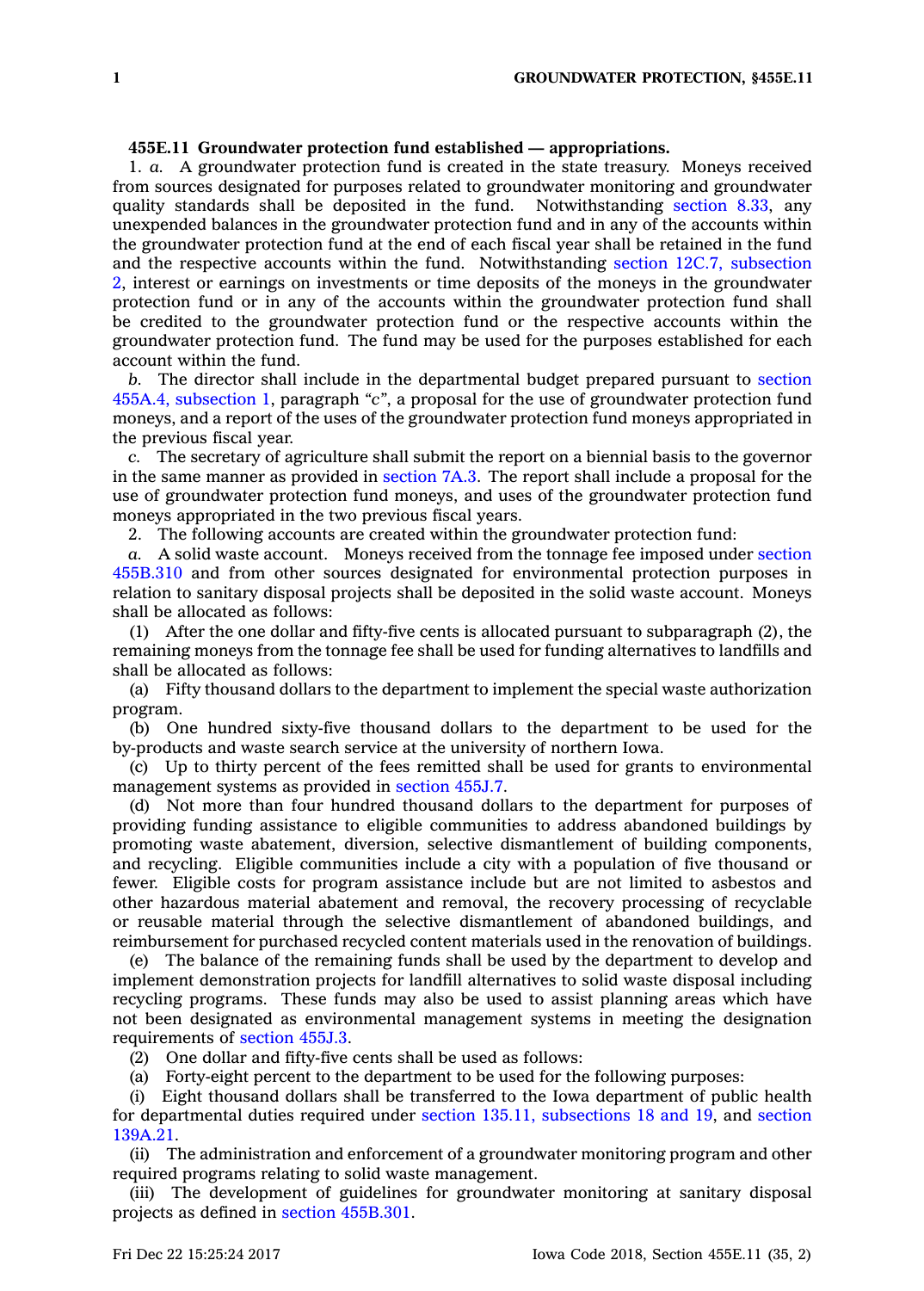## **§455E.11, GROUNDWATER PROTECTION 2**

(iv) The waste management assistance program of the department.

(b) Sixteen percent to the university of northern Iowa to develop and maintain the Iowa waste reduction center for the safe and economic management of solid waste and hazardous substances.

(c) Six and one-half percent for the department to establish <sup>a</sup> program to provide competitive grants to regional coordinating councils for projects in regional economic development centers related to <sup>a</sup> by-products and waste exchange system. Grantees under this program shall coordinate activities with other available state or multistate waste exchanges, including but not limited to the by-products and waste search service at the university of northern Iowa. The department shall consult with the economic development authority and the waste reduction center at the university of northern Iowa in establishing criteria for and the awarding of grants under this program. The department shall expend not more than thirty thousand dollars of the moneys appropriated under this subparagraph division to contract with the by-products and waste search service at the university of northern Iowa to provide training and other technical services to grantees under the program. If regional economic development centers cease to exist, the department shall transfer existing contracts to one or more community colleges or councils of governments and shall revise the criteria and rules for this program to allow community colleges or councils of governments to be applicants for competitive grants.

Three percent to the department to establish permanent household hazardous materials collection sites so that both urban and rural populations are served and so that collection services are available to the public on <sup>a</sup> regular basis. Beginning July 1, 2008, any moneys collected pursuant to this subparagraph division that remain unexpended at the end of <sup>a</sup> fiscal year for establishment of permanent household hazardous materials collection sites shall be used for purposes of subparagraph division (e).

(e) Nine and one-half percent to the department for payment of collection and disposal costs related to household hazardous materials collection programs.

(f) Eight and one-half percent to the department to support special events for household hazardous materials collection or other efforts of the department to support the household hazardous materials program, permanent household hazardous material collection systems, and for the natural resource geographic information system required under section [455E.8,](https://www.legis.iowa.gov/docs/code/455E.8.pdf) [subsection](https://www.legis.iowa.gov/docs/code/455E.8.pdf) 4.

(g) Three percent for the economic development authority to establish, in cooperation with the department of natural resources, <sup>a</sup> marketing initiative to assist Iowa businesses producing recycling or reclamation equipment or services, recyclable products, or products from recycled materials to expand into national markets. Efforts shall include the reuse and recycling of sawdust.

(h) Five and one-half percent to the department for the provision of assistance to public and private entities in developing and implementing waste reduction and minimization programs for Iowa industries.

*b.* An agriculture management account. Moneys collected from the groundwater protection fee levied pursuant to section 200.8, [subsection](https://www.legis.iowa.gov/docs/code/200.8.pdf) 4, the portion of the fees collected pursuant to section 206.8, [subsection](https://www.legis.iowa.gov/docs/code/206.8.pdf) 2, and section 206.12, [subsection](https://www.legis.iowa.gov/docs/code/206.12.pdf) 3, and other moneys designated for the purpose of agriculture management shall be deposited in the agriculture management account. The agriculture management account shall be used for the following purposes:

(1) Nine thousand dollars of the account is appropriated to the Iowa department of public health for carrying out the departmental duties under section 135.11, [subsections](https://www.legis.iowa.gov/docs/code/135.11.pdf) 18 and 19, and section [139A.21](https://www.legis.iowa.gov/docs/code/139A.21.pdf).

(2) Two hundred thousand dollars of the moneys deposited in the agriculture management account is appropriated to the department of agriculture and land stewardship for the fiscal year beginning July 1, 1987, and ending June 30, 1988, for the demonstration projects regarding agriculture drainage wells and sinkholes. Any remaining balance of the appropriation made for the purpose of funding such demonstration projects for the fiscal year beginning July 1, 1987, and ending June 30, 1988, shall not revert to the account, notwithstanding [section](https://www.legis.iowa.gov/docs/code/8.33.pdf) 8.33, but shall remain available for the purpose of funding such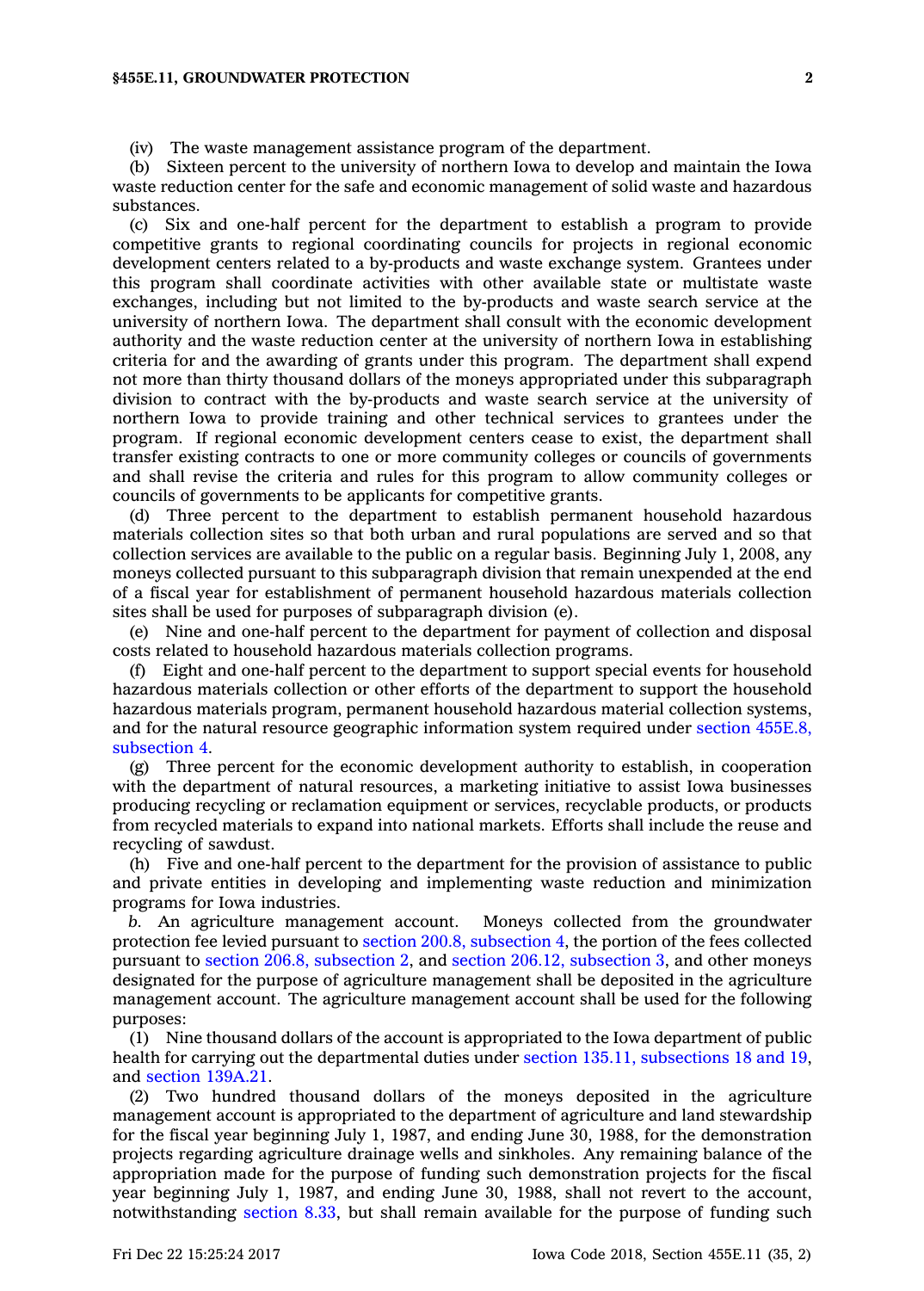demonstration projects during the fiscal period beginning July 1, 1988, and ending June 30, 1990.

(3) Of the remaining moneys in the account:

(a) Thirty-five percent is appropriated annually to the Iowa nutrient research fund created in section [466B.46](https://www.legis.iowa.gov/docs/code/466B.46.pdf).

(b) Two percent is appropriated annually to the department and, except for administrative expenses, is transferred to the Iowa department of public health for the purpose of administering grants to counties and conducting oversight of county-based programs for the testing of private rural water supply wells, private rural water supply well sealing, and the proper closure of private rural abandoned wells and cisterns. Not more than thirty-five percent of the moneys is appropriated annually for grants to counties for the purpose of conducting programs of private rural water supply testing, private rural water supply well sealing, the proper closure of private rural abandoned wells and cisterns, or any combination thereof. An amount agreed to by the department of natural resources and the Iowa department of public health shall be retained by the department of natural resources for administrative expenses.

(i) A county applying for grants under this subparagraph division shall submit only one application. To be eligible for <sup>a</sup> grant, <sup>a</sup> county must have adopted standards for private water supply and private disposal facilities at least as stringent as the standards adopted by the commission. During each fiscal year, the amount granted each eligible applicant shall be the total funds available divided by the number of eligible counties applying. Upon receipt of the grant, the county may apply the funds to any one or more of the county-based programs for the testing of private rural water supply wells, private rural water supply well sealing, and the proper closure of private rural abandoned wells and cisterns.

(ii) Not more than six percent of the moneys is appropriated annually to the state hygienic laboratory to assist in well testing.

(iii) For purposes of this subparagraph division, *"cistern"* means an artificial reservoir constructed underground for the purpose of storing rainwater.

(c) The department shall allocate <sup>a</sup> sum not to exceed seventy-nine thousand dollars of the moneys appropriated for the fiscal year beginning July 1, 1987, and ending June 30, 1988, for the preparation of <sup>a</sup> detailed report and plan for the establishment on July 1, 1988, of the center for health effects of environmental contamination. The plan for establishing the center shall be presented to the general assembly on or before January 15, 1988. The report shall include the assemblage of all existing data relating to Iowa drinking water supplies, including characteristics of source, treatment, presence of contaminants, precise location, and usage patterns to facilitate data retrieval and use in research; and detailed organizational plans, research objectives, and budget projections for the anticipated functions of the center in subsequent years. The department may allocate annually <sup>a</sup> sum not to exceed nine percent of the moneys of the account to the center, beginning July 1, 1988.

(d) Thirteen percent of the moneys is appropriated annually to the department of agriculture and land stewardship for financial incentive programs related to agricultural drainage wells and sinkholes, for studies and administrative costs relating to sinkholes and agricultural drainage wells programs. Of the moneys allocated for financial incentive programs, the department may reimburse landowners for engineering costs associated with voluntarily closing agricultural drainage wells. The financial incentives allocated for voluntary closing of agricultural drainage wells shall be provided on <sup>a</sup> cost-share basis which shall not exceed fifty percent of the estimated cost or fifty percent of the actual cost, whichever is less. Engineering costs do not include construction costs, including costs associated with earth moving.

*c.* A household hazardous waste account.

(1) The moneys collected pursuant to [section](https://www.legis.iowa.gov/docs/code/455F.7.pdf) 455F.7 and moneys collected pursuant to section [29C.8A](https://www.legis.iowa.gov/docs/code/29C.8A.pdf) which are designated for deposit shall be deposited in the household hazardous waste account. Two thousand dollars is appropriated annually to the Iowa department of public health to carry out departmental duties under section [135.11,](https://www.legis.iowa.gov/docs/code/135.11.pdf) [subsections](https://www.legis.iowa.gov/docs/code/135.11.pdf) 18 and 19, and section [139A.21](https://www.legis.iowa.gov/docs/code/139A.21.pdf). The remainder of the account shall be used to fund the efforts of the department to support <sup>a</sup> collection system for household